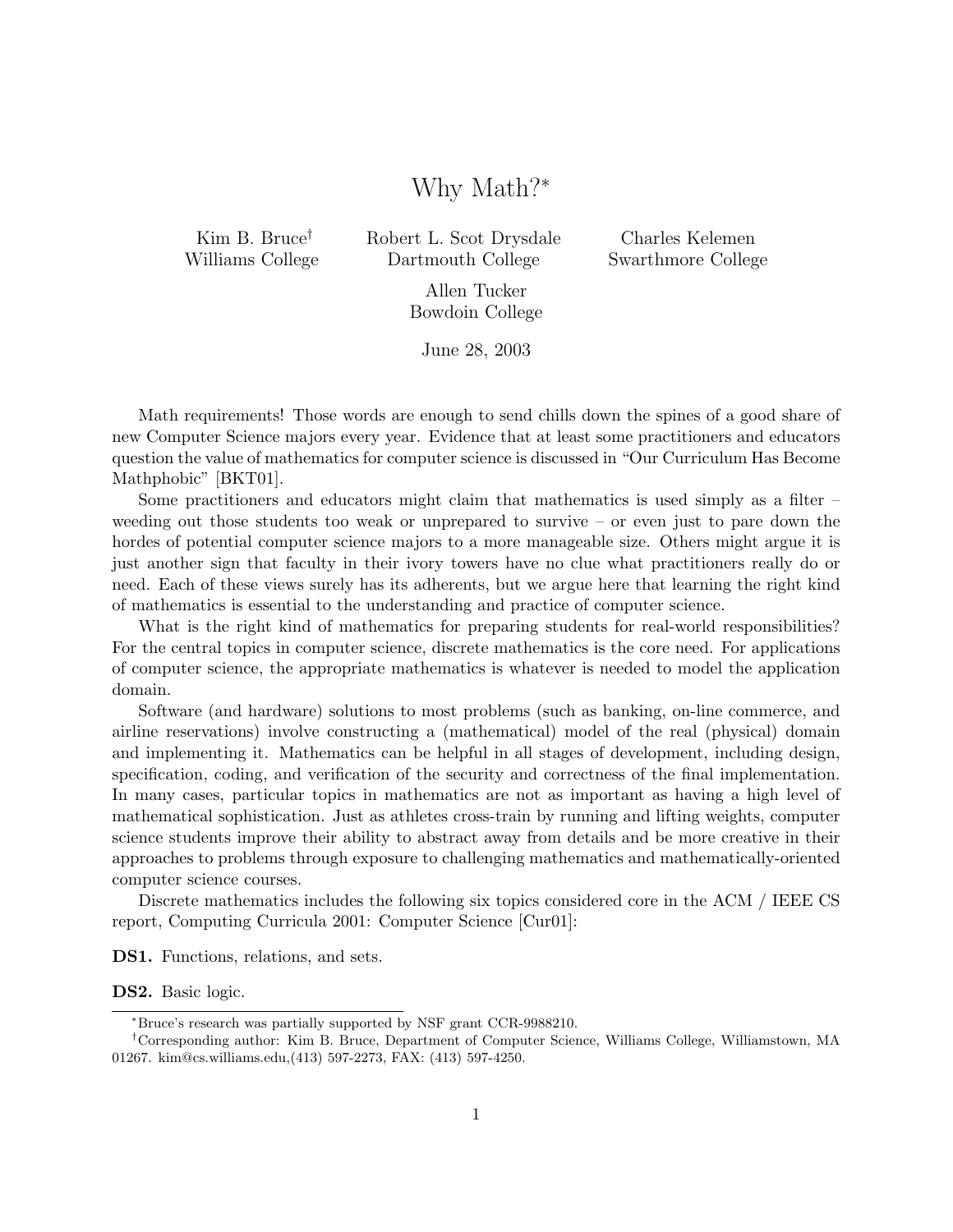DS3. Proof techniques (including mathematical induction and proof by contradiction).

- DS4. Basics of counting.
- DS5. Graphs and trees.
- DS6. Discrete probability.

Let's start our exploration of the need for discrete mathematics with a simple problem. Vectors are supported in standard libraries of C++ and Java. From a programmer's point of view, a vector looks very much like an extensible array. That is, while a vector is created with a given initial size, if something is added at an index beyond its extent, the vector automatically grows to be large enough to hold a value at that index.

A vector can be implemented in many ways – for example as a linked list, but the most common implementation uses an array to hold the values. With this implementation, if an element is inserted beyond its extent, the data structure creates a new array that is large enough to include that index, copies the elements from the old array to the new array, and then adds the new element at the proper index. This vector implementation is pretty straightforward, but how much should the array be extended each time it runs out of space?

To keep things simple, suppose the array is being filled in increasing order, so each time it runs out of space, it only actually needs to be extended by one cell. There are two strategies for increasing the size of the array: always increase its size by the same fixed amount,  $F$ , and always increase its size by a fixed percentage,  $P\%$ . A simple analysis using discrete mathematics (really just arithmetic and geometric series) shows that in a situation in which there are many additions, the average cost for each addition with the first strategy is  $O(n)$ , where n is the number of additions (that is, the total of n additions costs a constant multiplied by  $n^2$ ); the average cost for each addition with the second strategy is a constant (or, in other words, the total of n additions costs a constant multiplied by  $n$ ).<sup>1</sup>

This is a simple, yet very important, example analyzing two different implementations of a very common data structure, the vector. However, we wouldn't know how to compare the quite significant differences in costs without being able to perform a mathematical analysis of the algorithms involved in the implementations.

Here we aim to sketch out some other places where mathematics, or the kind of thinking fostered by the study of mathematics, is valuable in computing. Some of the applications involve computations, but more of them rely on the notion of formal specification and mathematical reasoning.

### 1 Determining efficient algorithms

Mathematics is central to designing and analyzing algorithms. We could discuss how to solve recurrence relationships, doing average-case analyses, and many other things that everyone agrees are highly mathematical. But the argument could be made that only a handful of specialists need to do these sorts of things; everybody else can just look up the algorithms that others have developed.

Still, evaluating and selecting algorithms is not that simple. Consider a simple consulting job: suppose that the independent cab and limo operators in Salt Lake City had decided to contract

<sup>&</sup>lt;sup>1</sup>The constants involved depend on the values of F and P. A very simple analysis is possible when the algorithm starts with an empty array and  $F = 1$  (add 1 new element when the array runs out of space) and  $P = 100\%$  (double the size of the array when it run out of space).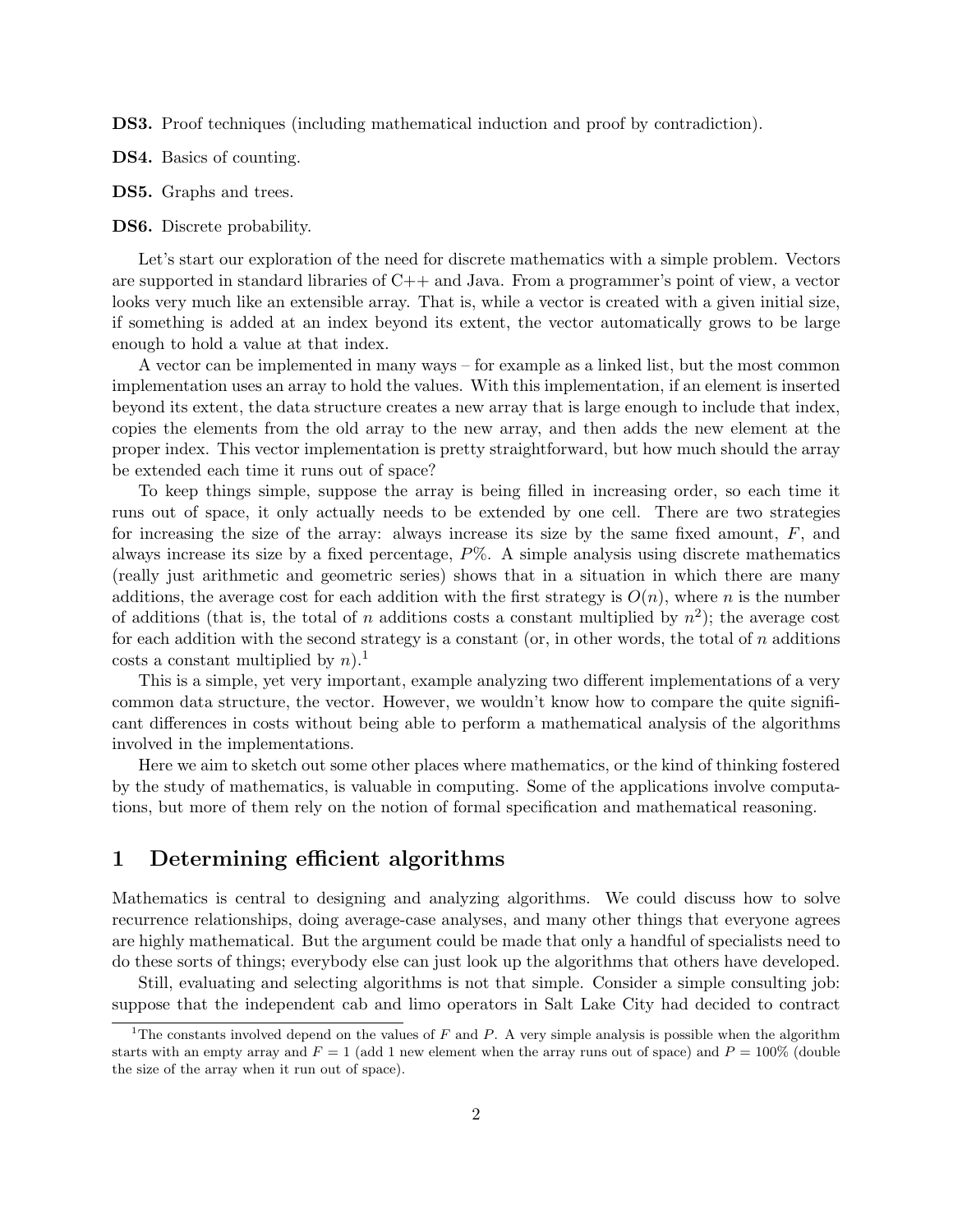with a consultant to write a program to help each of them schedule the customers who wanted to hire them during the recent Winter Olympics. Their first request of the consultant might have been a program into which customers could enter requests of the form "I want a cab and driver from such and such a start date and time to such and such a finish date and time." As drivers are paid a flat rate per ride, the program should provide a driver using the program with the largest possible subset of the requests that did not overlap in time.

Later, the drivers might realize that instead of charging a fixed rate they could let customers bid for how much they are willing to pay for the requested period. For example, the opening ceremonies and figure skating are more popular than the biathlon. The second version of the program should schedule the set of non-overlapping requests to maximize the amount of money that the driver using the program would earn.

However, some customers might want the same driver for the whole time that they were at the games. To accommodate them, a third version of the program could be developed that takes a set of time period requests from each customer, along with a bid for the whole set. A driver would have to agree to drive for all requested intervals or refuse the request. The program would pick the sets of requests that maximized the amount of money that the driver would receive without overlapping in time.

At first glance, it seems like the main difference between the three program versions would have been in the user interface. But that was in fact not the case. The version with flat rate pricing can be solved by a simple greedy algorithm in  $O(n \log n)$  time: sort the requests by finish time, and at each step schedule the first request that does not overlap the last job scheduled.

However, this greedy algorithm would not solve the variable rate version, though there is a nice  $O(n \log n)$  dynamic programming algorithm that would solve it.

The third problem of handling sets of requests is NP-hard. For practical purposes, this means the consultant won't find a substantially better solution than trying all the  $2<sup>n</sup>$  possible subsets of requests, so the consultant should have tried to find a good but not optimal solution rather than promising to find the best solution.

How can the consultant know that a simple greedy algorithm solves the first problem (but not the second), and that a dynamic programming algorithm solves the second problem? The consultant must prove it. How does the consultant know that the third problem is NP-hard? The consultant proves it by reducing a known NP-hard problem, Set Packing, to it. There is no way to do a professional job on this consulting assignment without doing these proofs. (See [CLRS01], for example, for more on algorithms.)

We can offer many more examples where similar sounding problems must be solved using different techniques, or where one is easy and the other is intractable. Mathematical proofs are the only way to distinguish among the alternatives.

### 2 Formal specifications in the real world

The term "formal methods" in hardware and software design means that precise mathematical specifications are used to define a product and that the product's implementation (code) is verified using mathematical proof techniques. The extent to which formal methods are used to design a particular product depends on many factors, including the cost of development, efficiency of the resulting code, skills of the developers, and safety-critical nature of the application.

There has been a great deal of interest in industry of late in formal specification and verification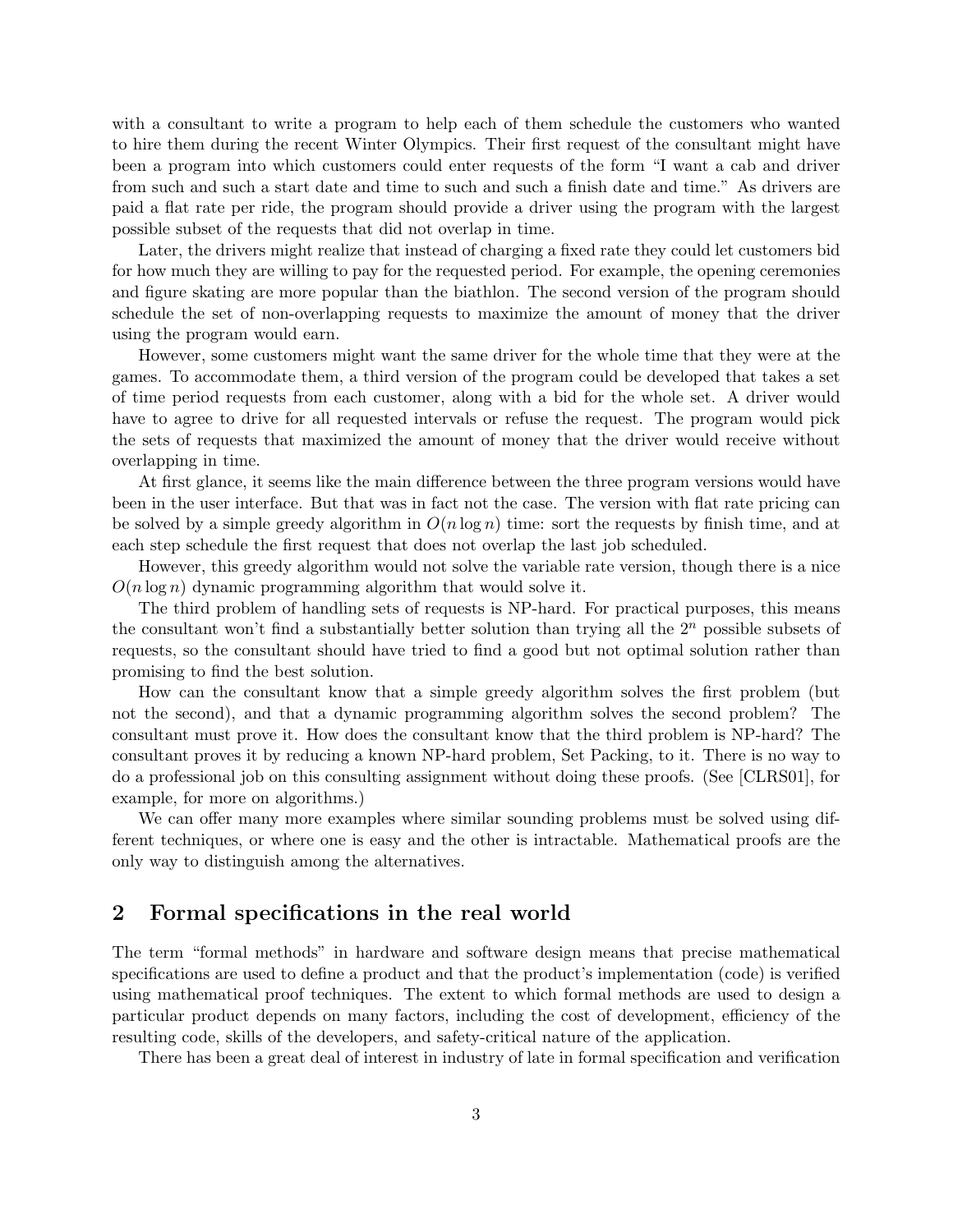of hardware, as well as software. The potential cost of a mistake in the design of a chip can be enormous, thus it can be financially very beneficial to commit the resources to verify a hardware design. Similarly, when designing a protocol that may be widely used, it is crucial to verify it has the required performance and security properties.

Most software engineers tend to think of these formal proofs of correctness when they hear the word formal methods, but that authors also consider formal methods more broadly to encompass a variety of situations where there are benefits to formal specification and the use of mathematical tools by computer scientists.

#### 2.1 XML, recursion, and mathematical induction

The syntax of a programming language is formally specified via a context-free grammar or syntax diagrams. This formal specification makes it clear to both compiler writers and programmers what is legal syntax.

A promising recent development with the same flavor as the formal specification of programming language syntax has been the introduction of XML as a structured way of transmitting information between programs and systems [BB99]. Data is presented using tags similar to those used in HTML, but the tags indicate the semantic structure of the data, rather than its layout in a browser. Data type definitions (DTD's) provide a formal specification of the constraints on the structure of data similar to the way a static type system indicates constraints on legal programs in a programming language.

XML data can be parsed like programming languages, resulting in structures like parse trees. The data itself can be verified against DTD's using techniques similar to those used in type checkers on programming languages. However, rather than being restricted to the inflexible structure of a fixed programming language, groups sharing data with similar meanings can agree on different sets of tags and DTD's for representing different kinds of data.

If the sender and receiver agree on the DTD for data, then the sender can generate XMLformatted data, while the receiver can parse, verify, and then transform it into a format that is easier for the receiver to use. All of this processing can use technology originally developed for compiling programming languages. This technology has been one of the great triumphs of theoretical computer science, providing provable algorithmic connections between the formal description of languages and programs for processing the languages.

However, even if programmers ignore this technology and simply process the data directly using the equivalent of recursive descent compilers, the mathematical understanding of XML as formally specified data provides tools for working with XML. The DTD provides a specification of the structure of data similar to that of a regular expression. Simple algorithms based on finite automata derived directly from such specifications can verify that incoming data satisfy the specifications, while other data-directed algorithms parse and transform the data into other formats.

XML documents can be understood in their parsed form as trees. Recursive algorithms for working with trees are significantly easier to understand than equivalent iterative algorithms using a stack. (It is a real challenge for most programmers to design an iterative algorithm to do an inorder traversal of a tree!) While many programmers have attempted to avoid recursive algorithms in the past (some because they didn't understand it, and others because they believed it was too inefficient), processing recursively-specified or tree-structured data is much, much easier with recursion.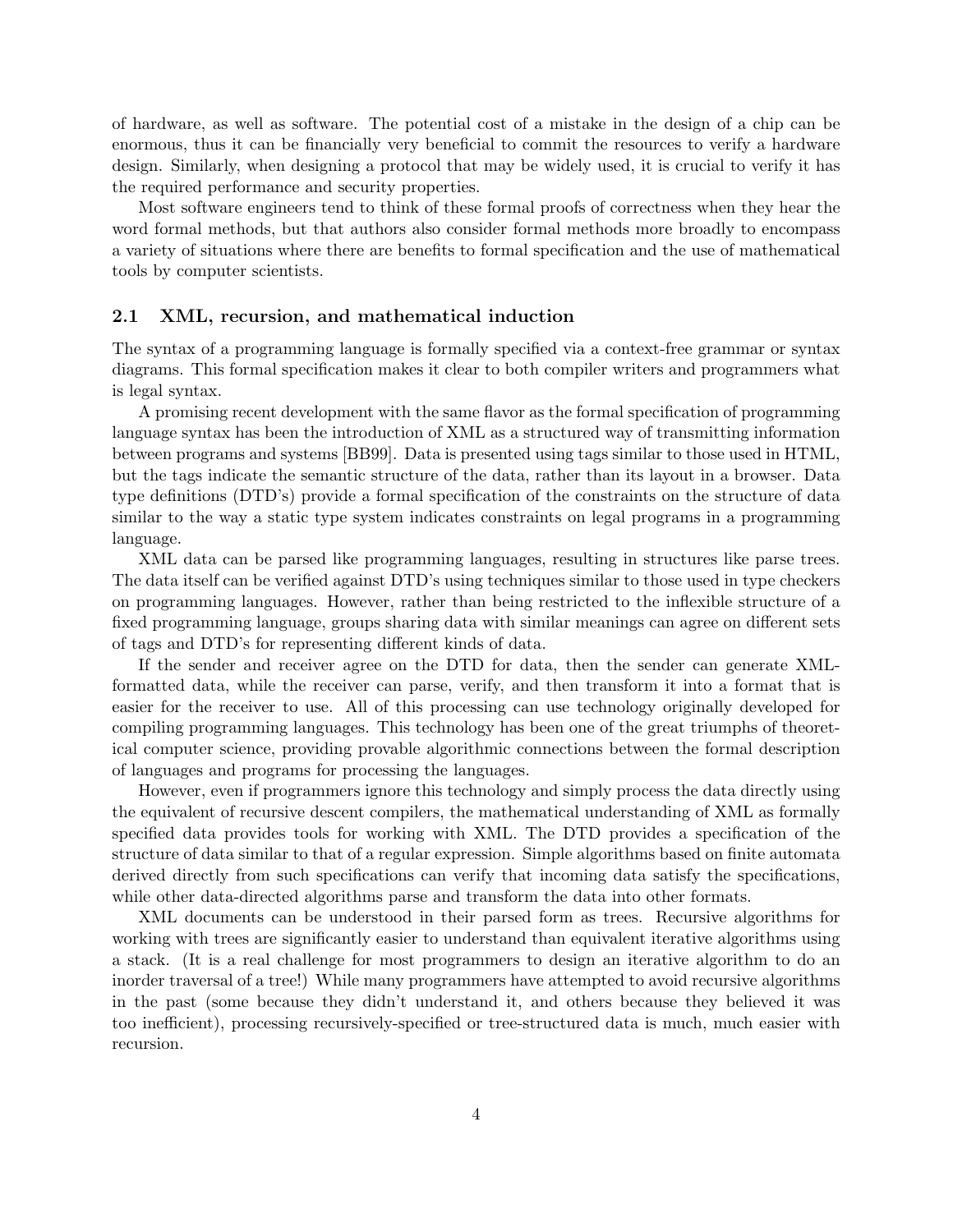How can programmers best understand recursion and ensure that their recursive programs satisfy the given specifications? The answer is mathematical induction, of course – one of many reasons that proof by induction is such an important topic in a discrete mathematics course. Programmers with a good understanding of mathematical induction find it much easier to write and, even more importantly, provide convincing arguments for the correctness of recursive algorithms.

We were careful to say "provide convincing arguments" rather than "prove" in the previous paragraph. While there are circumstances where a careful formal proof of correctness is called for, most of the time it is sufficient to provide an informal argument for the correctness of an algorithm.

If programmers can write down the specifications of the parts of an algorithm, it is generally relatively easy for them to provide an informal argument of correctness by asking and answering the following questions: Does the base case satisfy the specification? Do complex cases eventually get down to a base case? If the programmer presumes that all embedded recursive calls do the right thing, does this case satisfy the specification? Moreover, rather than just using such a process to verify an existing program, the process can be used to develop and verify a program at the same time.

#### 2.2 Secure and safety-critical systems

Events over the last several years have highlighted the importance of and often critical need for secure and safety-critical systems. Problems have included inadvertently downloading viruses and other malicious programs designed by hackers to access or destroy private data. While most programmers do not write secure or safety-critical systems, they do need to understand the existing and potential threats to their computing systems. Interesting work has been done recently on ways of verifying that downloaded software from untrusted sources will not behave in ways that place a system at risk. Downloaded applets in Java (at least with the proper security policy set in the browser) are guaranteed to run in a "sandbox" that excludes reading from or writing to the local file system.

Even more recently there has been interesting research on "proof-carrying code" [Nec97]; programmers provide a machine-assisted proof that the program satisfies a given security policy (such as it won't write to memory outside a fixed set of locations or won't write to files). This proof is typically much easier to develop than a proof of correctness of the program. The proof may be downloaded with the code, and can be checked automatically against the downloaded code to make sure it is correct and the downloaded code is secure.

While developing and sending a proof may be deemed too expensive for code intended to run only once (for which restricting execution to a sandbox may be sufficient), it can provide great assurance against accidentally downloading viruses or other damaging code as part of major programs that will be used repeatedly on a system. Other techniques are also being developed, including compiling to assembly language with proof annotations, that use mathematical proof techniques for the same purpose.

It has been apparent to all for some time now that security is an important issue when computers are attached to the internet. Solutions to security problems are very likely to involve provably secure protocols for guaranteeing certain kinds of safety.